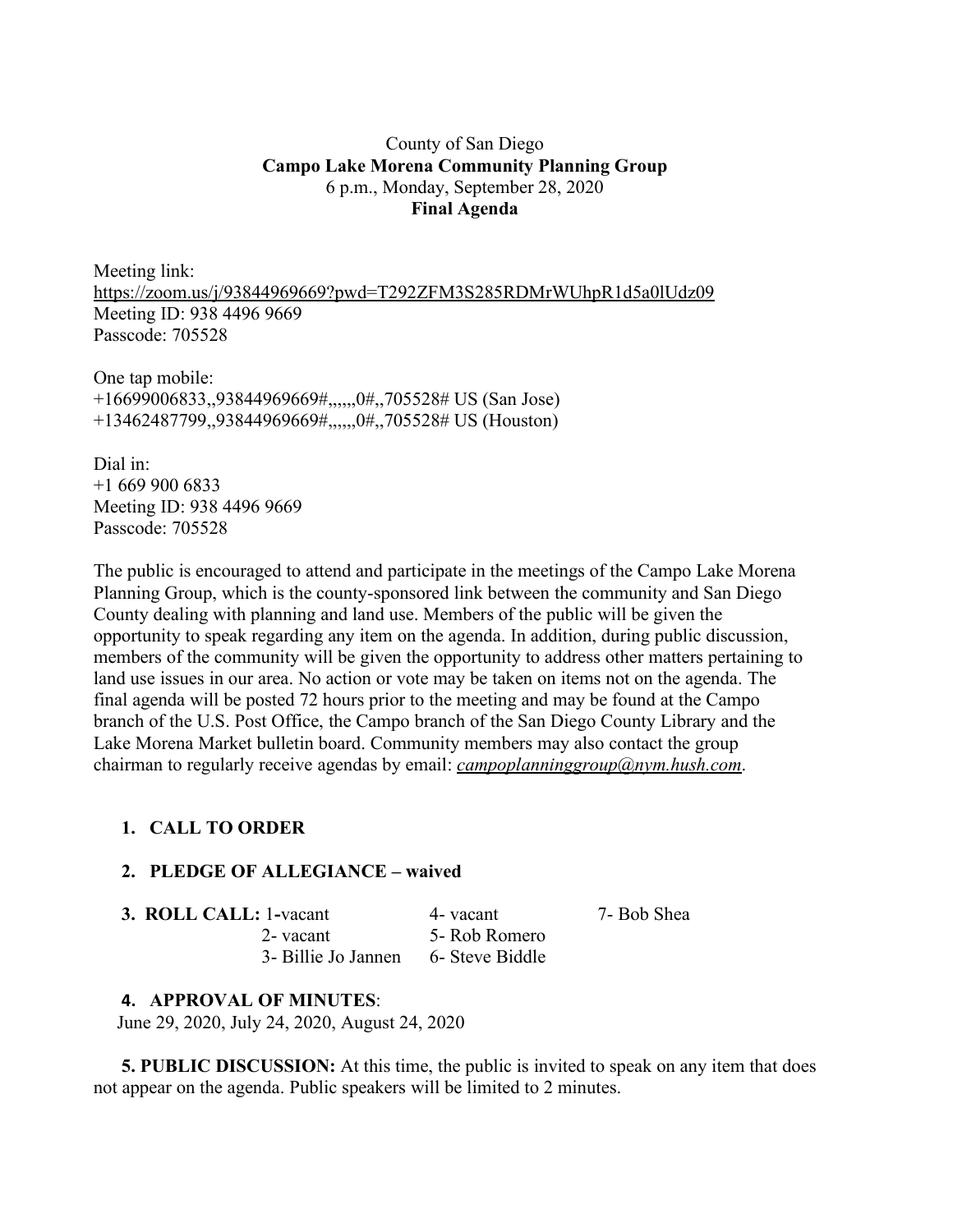#### **6. NEW BUSINESS:**

**a. Inform the county which of us are willing to stay in our seats for another term.** This is the procedure for filling expired seats when there are no candidates filed with the Registrar of Voters for the upcoming election. Do all members want to remain in their seats? **Discussion/Information only.**

#### **7. OLD BUSINESS:**

**a. Community report: Karen Russell will discuss the problems and pending upgrades in the upper water district – Lake Morena Views.** Residents of the water district have experienced multiple health department orders, but system upgrades are on the horizon. **Discussion only.**

**b. Standing subcommittee reports (no action):** Groundwater, Rob Romero; Sewer and Septic, vacant; Community Economic Impacts, Steve Biddle; Public Safety, Bob Shea.

**c. Ad hoc subcommittee reports (no action):** Solar Projects, Rob Romero; Cannabis, Rob Romero and Steve Biddle.

# **8. CORRESPONDENCE AND ANNOUNCEMENTS**

**a. The Star Ranch vesting and landscape architecture maps** are available, both at meetings and by appointment with the CLMPG chairman. Staff has delayed release of the EIR until it can figure out what type of greenhouse gas analysis large projects should include**.** The ranch was offered for sale in an announcement sent out in late November 2018. **The proposed plan is still in play and is part of the property offering, but will be abandoned if purchased by conservation entities.**

**b. We have the plans for Forefront Power's 17-acre industrial solar application at 1827 Lake Morena Drive.** They are available, both at regular meetings and by appointment with the CLMPG chairman or Solar Subcommittee chairmen. Please contact Solar Subcommittee Chairman Rob Romero to participate in formulating community responses to the several phases of planning.

**c. Updates to Title 8, Division 1 of the County of San Diego Code (Subdivision Ordinance) are underway**. The proposed update is intended to make the County Subdivision Ordinance consistent with the California State Map Act by allowing partial lien releases and clarifying reversions to acreage regulations. Amendments to Section 81.111 include allowing subdivided properties to re-merged, reverting the land to an undivided parcel. estimated to move forward to the County Board of Supervisors Wednesday October 14 starting at 9 a.m. The second reading is on Wednesday October 21 at 9 a.m. **Forwarded to group**

**d. Update on San Diego County road resurfacing projects.** The Department of Public Works (DPW) Annual Resurfacing Program (Program) was developed to balance community input, funding availability, pavement management software recommendations, and operational